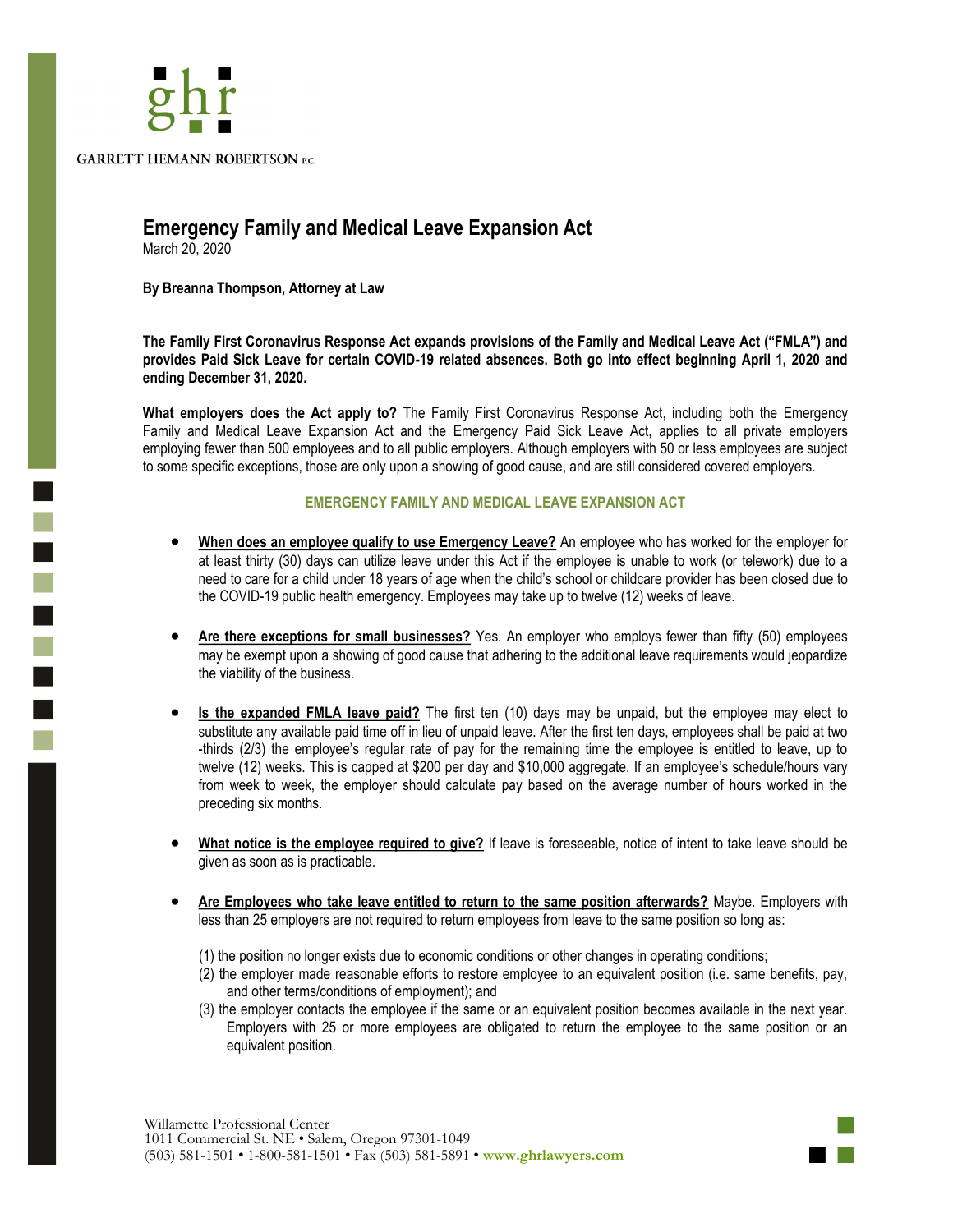

ī

• **Does Emergency Leave apply to Health Care Providers and Emergency Responders?** Employers have the option to exclude health care providers and emergency responders from the expanded Emergency Leave. The Secretary of Labor has the authority to further exclude certain health care providers and emergency responders but has not yet done so. Health care providers does not include nurses or medical assistants. It does apply to physicians, physician assistants, nurse practitioners, dentists, chiropractors, and more.

## **EMERGENCY PAID SICK LEAVE ACT**

- **When does an employee qualify to use Paid Sick Leave?** All employees are entitled to paid sick time if the employee is unable to work (or telework) because the employee is:
	- 1. Subject to a Federal, State or local quarantine or isolation order related to COVID-19;
	- 2. Advised by a health care provider to self-quarantine due to COVID-19 concerns;
	- 3. Experiencing COVID-19 symptoms and seeking medical diagnosis;
	- 4. Caring for an individual subject to a federal, state or local quarantine or isolation order or advised by a health care provider to self-quarantine due to COVID-19 concerns;
	- 5. Caring for the employee's child if the child's school or place of care is closed or the child's care provider is unavailable due to public health emergency; or
	- 6. Experiencing any other substantially similar condition specified by the Secretary of Health and Human Services in consultation with the Secretary of the Treasury and the Secretary of Labor.
- **How much Paid Sick Leave is Required?** Full-time employees are entitled to 80 hours of paid sick leave. Parttime employees are entitled to the number of hours worked over a two-week period.
- **What notice is the employee required to give?** If leave is foreseeable, notice of intent to take leave should be given as soon as is practicable. After the first paid sick leave day, employers may require an employee to provide reasonable notice procedures to continue to receive paid sick time. Given the strain on health care providers at this time, we do not recommend requiring medical verification.
- **What rate is Paid Sick Leave Paid at?** It depends on why the leave is taken. If leave is taken for reasons (1), (2), or (3) above, the employee is entitled to his or her regular rate of pay. However, pay may not exceed \$511 per day or \$5,110 total. If leave is taken for reasons (4), (5), or (6), the employee is entitled to two-thirds his or her regular rate of pay. However, pay may not exceed \$200 per day or \$2,000 total.
- **Are there Exceptions for small businesses?** Yes, but limited. An employer employs fewer than fifty employees may be exempt from providing paid leave for an employee to care for the employee's child when the school or place of care is closed upon a showing of good cause that providing such leave would jeopardize the viability of the business. All employers are still required to provide paid leave for reasons 1-4 and 6 above.
- **Does the Employee have to Accrue the Paid Sick Leave?** No. The Paid Sick Leave is immediately available to employees for qualifying reasons regardless of how long the employee has been employed.
- **Is Paid Sick Leave Carried Over?** No. Employers are not required to carry-over sick leave from one year to the next.
- **Can I ask employees using Paid Sick Leave to find a replacement?** No. Employers are prohibited from

Willamette Professional Center 1011 Commercial St. NE • Salem, Oregon 97301-1049 (503) 581-1501 • 1-800-581-1501 • Fax (503) 581-5891 • **www.ghrlawyers.com**